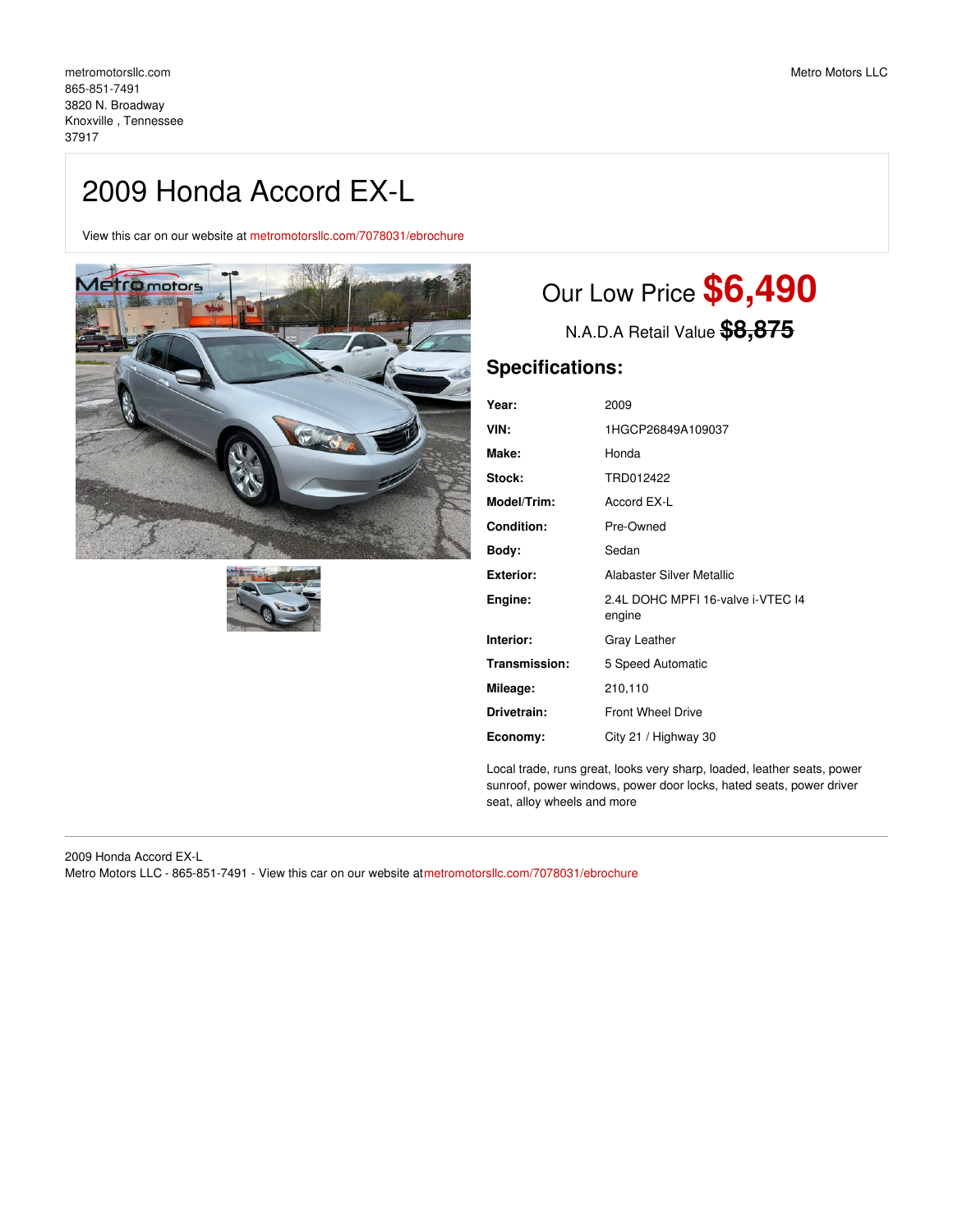

2009 Honda Accord EX-L Metro Motors LLC - 865-851-7491 - View this car on our website at[metromotorsllc.com/7078031/ebrochure](https://metromotorsllc.com/vehicle/7078031/2009-honda-accord-ex-l-knoxville-tennessee-37917/7078031/ebrochure)

## **Installed Options**

#### **Interior**

- (2) 12V pwr outlets- Auto-dimming rearview mirror- Blue ambient console lighting
- Cargo area light- Center console w/sliding armrest, storage compartments Coin box
- Cruise control- Dual front seatback pockets- Dual illuminated visor vanity mirrors
- Dual-zone automatic climate control- Floor mats
- Fold-down rear seat center armrest w/trunk pass-through- Fold-down rear seatback
- Front & rear cup holders Illuminated lockable glove box
- Immobilizer theft-deterrent system
- Instrumentation -inc: backlit gauges, tachometer, digital odometer, (2) digital trip meters, outside temp , compass
- Leather-trimmed heated front bucket seats -inc: 8-way pwr driver seat, driver pwr lumbar, active head restraints
- Leather-wrapped steering wheel -inc: mounted illuminated audio controls, cruise controls
- Maintenance Minder system- Map lights- Premium interior accents
- Pwr door locks w/programmable auto-lock
- Pwr windows w/front auto-up/down, illuminated switches- Rear window defroster
- Remote entry system w/pwr window control, pwr trunk release
- Remote trunk & fuel filler door release- Security system- Side door pockets
- Sunglasses holder- Tilt & telescopic steering column
- Warning lights -inc: door & trunk open, fuel, coolant temp, low oil pressure, low brake fluid, Vehicle Stability Assist (VSA) on, passenger-side airbag shut-off

#### **Exterior**

- 17" alloy wheels- Body-colored bumpers- Body-colored door handles
- Body-colored heated pwr mirrors- Chrome window trim- Compact spare tire
- Multi-reflector halogen headlamps w/auto-on/off- P225/50VR17 all-season tires
- Pwr moonroof w/1-touch -inc: tilt, manual sunshade
- Variable intermittent windshield wipers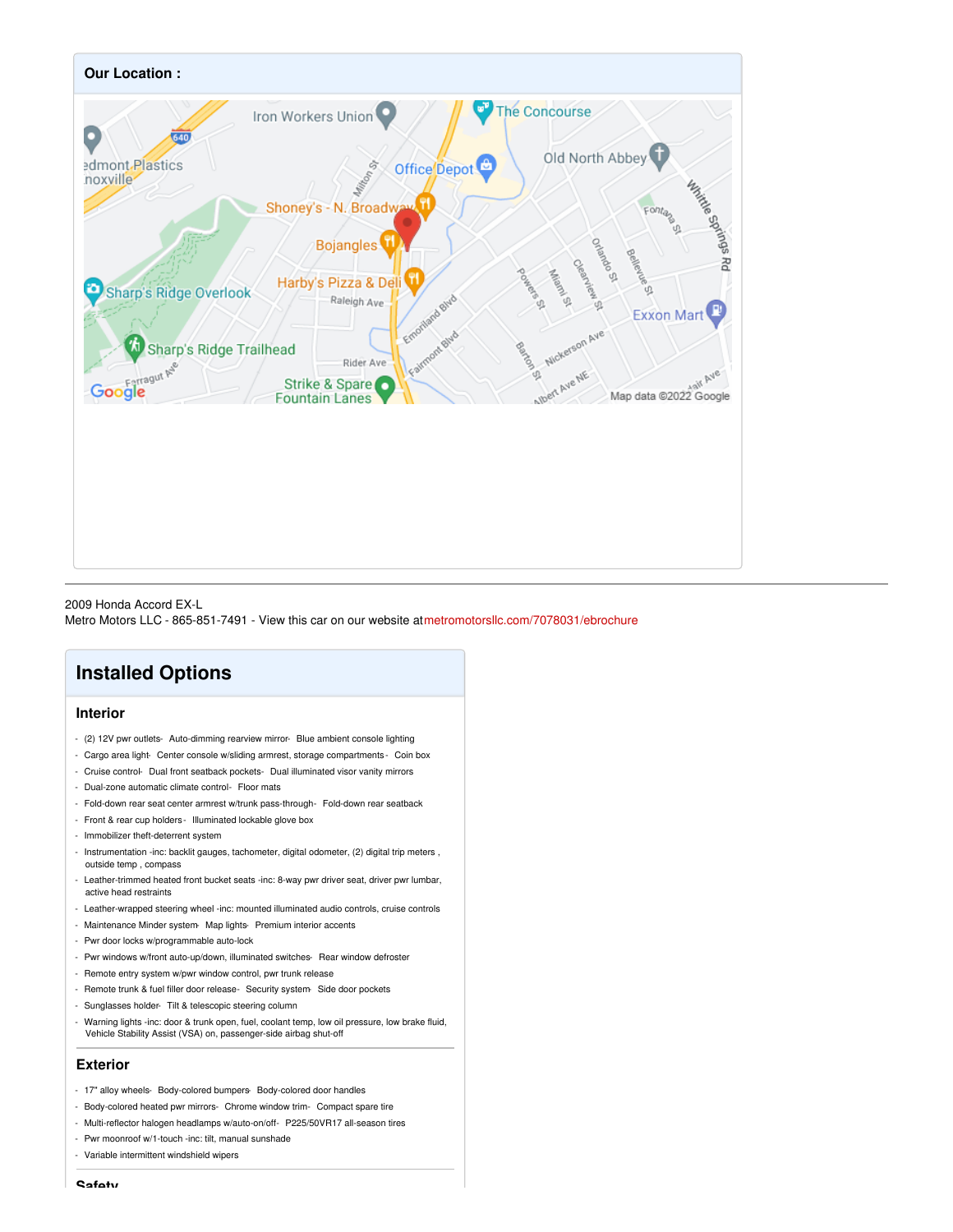#### **Safety**

- (2) 12V pwr outlets- Auto-dimming rearview mirror- Blue ambient console lighting
- Cargo area light- Center console w/sliding armrest, storage compartments Coin box
- Cruise control- Dual front seatback pockets- Dual illuminated visor vanity mirrors
- Dual-zone automatic climate control- Floor mats
- Fold-down rear seat center armrest w/trunk pass-through- Fold-down rear seatback
- Front & rear cup holders Illuminated lockable glove box
- Immobilizer theft-deterrent system
- Instrumentation -inc: backlit gauges, tachometer, digital odometer, (2) digital trip meters, outside temp , compass
- Leather-trimmed heated front bucket seats -inc: 8-way pwr driver seat, driver pwr lumbar, active head restraints
- Leather-wrapped steering wheel -inc: mounted illuminated audio controls, cruise controls
- Maintenance Minder system- Map lights- Premium interior accents
- Pwr door locks w/programmable auto-lock
- Pwr windows w/front auto-up/down, illuminated switches- Rear window defroster
- Remote entry system w/pwr window control, pwr trunk release
- Remote trunk & fuel filler door release- Security system- Side door pockets
- Sunglasses holder- Tilt & telescopic steering column
- Warning lights -inc: door & trunk open, fuel, coolant temp, low oil pressure, low brake fluid, Vehicle Stability Assist (VSA) on, passenger-side airbag shut-off

#### **Mechanical**

- 2.4L DOHC MPFI 16-valve i-VTEC I4 engine 5-speed automatic transmission
- Active Noise Cancellation (ANC)- Chrome exhaust finisher- Direct ignition system
- Double wishbone front suspension- Drive-by-wire throttle- Front & rear stabilizer bars
- Front shock tower bar- Front wheel drive- Independent multi-link rear suspension
- Pwr ventilated front/solid rear disc brakes- Variable pwr rack & pinion steering

### **Option Packages Factory Installed Packages** \$2,334 - 18" RGR-16D HFP PAINTED FINISH ALLOY WHEELS \$305 - AUTO-DIMMING DAY/NIGHT REARVIEW MIRROR W/COMPASS \$507 - BLUETOOTH HANDSFREELINK \$213 - BODY SIDE MOLDING \$81 - DOOR VISORS \$128 - MOONROOF VISOR \$70 - REAR BUMPER APPLIQUE \$101 - SPLASH GUARDS - ALABASTER SILVER METALLIC